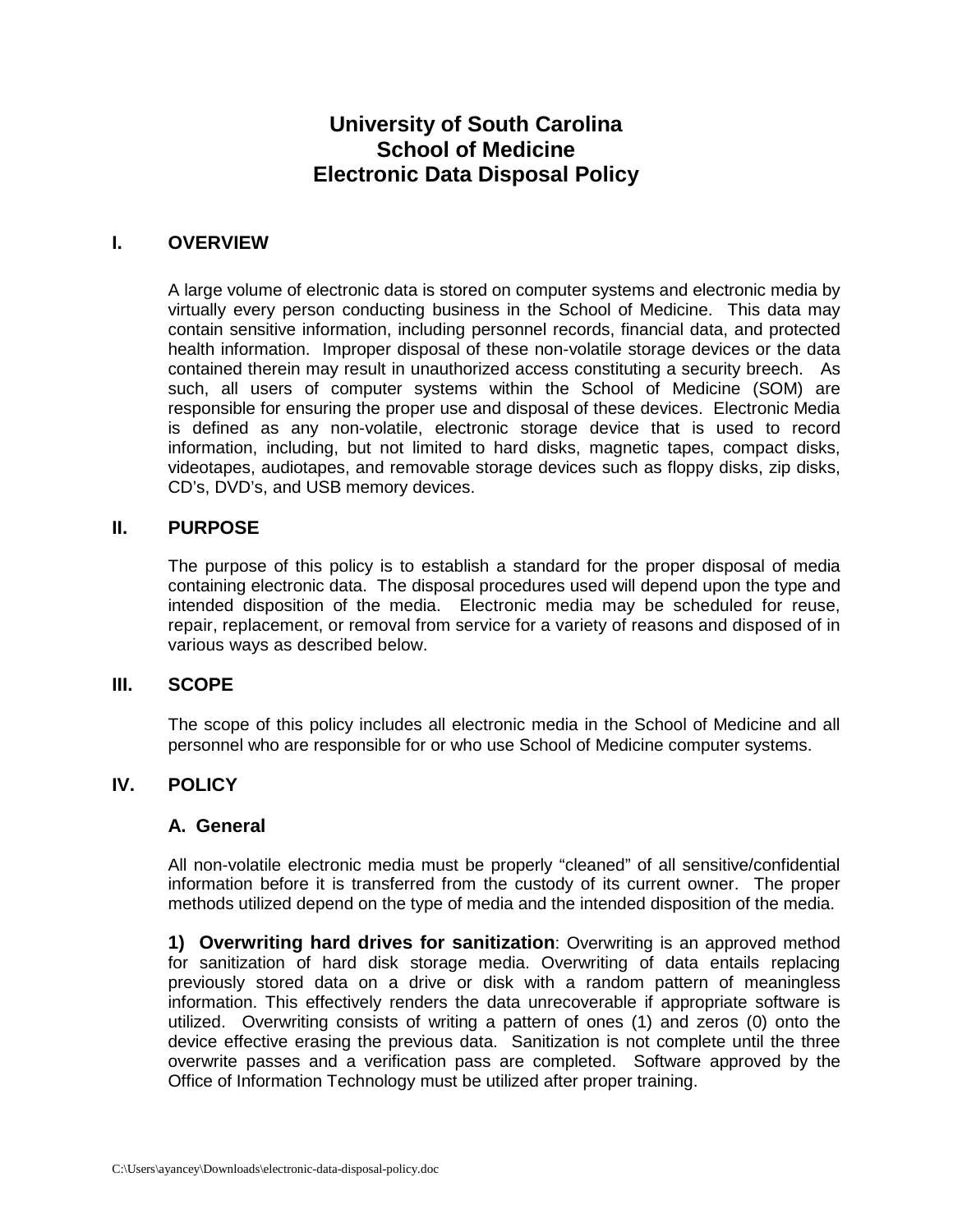**2) Destruction of electronic media**: Destruction of electronic media is the process of physically damaging a medium so that it is not usable by any device that may normally be used to read electronic information on the media such as a computer, tape reader, audio or video player.

## **B. Disposal of Hard Drives**

**1) Disposal of hard drives to other departments or outside of the School of Medicine:** Prior to disposal, all non-volatile media must be removed from the device and the owner must be able to certify that the hard drive was properly sanitized. Written certification should include the make, model, and serial number of the hard drive and the date that the procedure was performed. Equipment designated for surplus or other disposal must have a label affixed stating that the hard drive has been properly sanitized. The label should be a high visibility color that is easily recognizable.

**2) Transfer of hard drives within a department:** Before a hard drive is transferred from the custody of its current owner, appropriate care must be taken to ensure that no unauthorized person can access data by ordinary means. It is recommended that all electronic media be sanitized per paragraph A1; however, since the media is remaining within the department, the hard drive may instead be formatted prior to transfer. Since, special recovery tools must be used by an individual to access the data erased by this method any attempt by an individual to access unauthorized data would be viewed as a conscious violation of HIPAA regulations and the School of Medicine Confidentiality Statement.

**3) Sending a hard drive out for repair or for data recovery:** The vendor repairing or recovering data on the hard drive must have signed an appropriate Business Associate Agreement with the School of Medicine or University Specialty Clinics, stating that they will assume responsibility of maintaining confidentiality. Once data is recovered or the hard drive is repaired the original hard drive must be returned to the owner for proper disposal as noted herein.

**4) Repairing a hard drive under warranty:** In the special situation where a hard drive under warranty has failed and the manufacturer requires that the failed disk drive be returned, an appropriate Business Associate Agreement between the manufacturer and the School of Medicine or University Specialty Clinics must be in place before the drive can be shipped to the manufacturer.

**5) Disposal of damaged or inoperable hard drives:** The owner must first attempt to overwrite the hard drive in accordance with the procedures in paragraph A1 above. If the hard drive can not be overwritten, the hard drive must be disassembled and mechanically damaged so that it is not usable by a computer.

## **C. Disposal of Electronic Media Other Than Hard Drives**

**1) Transfer of electronic media other than hard drives within a department:** Before electronic media is transferred from the custody of its current owner, appropriate care must be taken to ensure that no unauthorized person can access data by ordinary